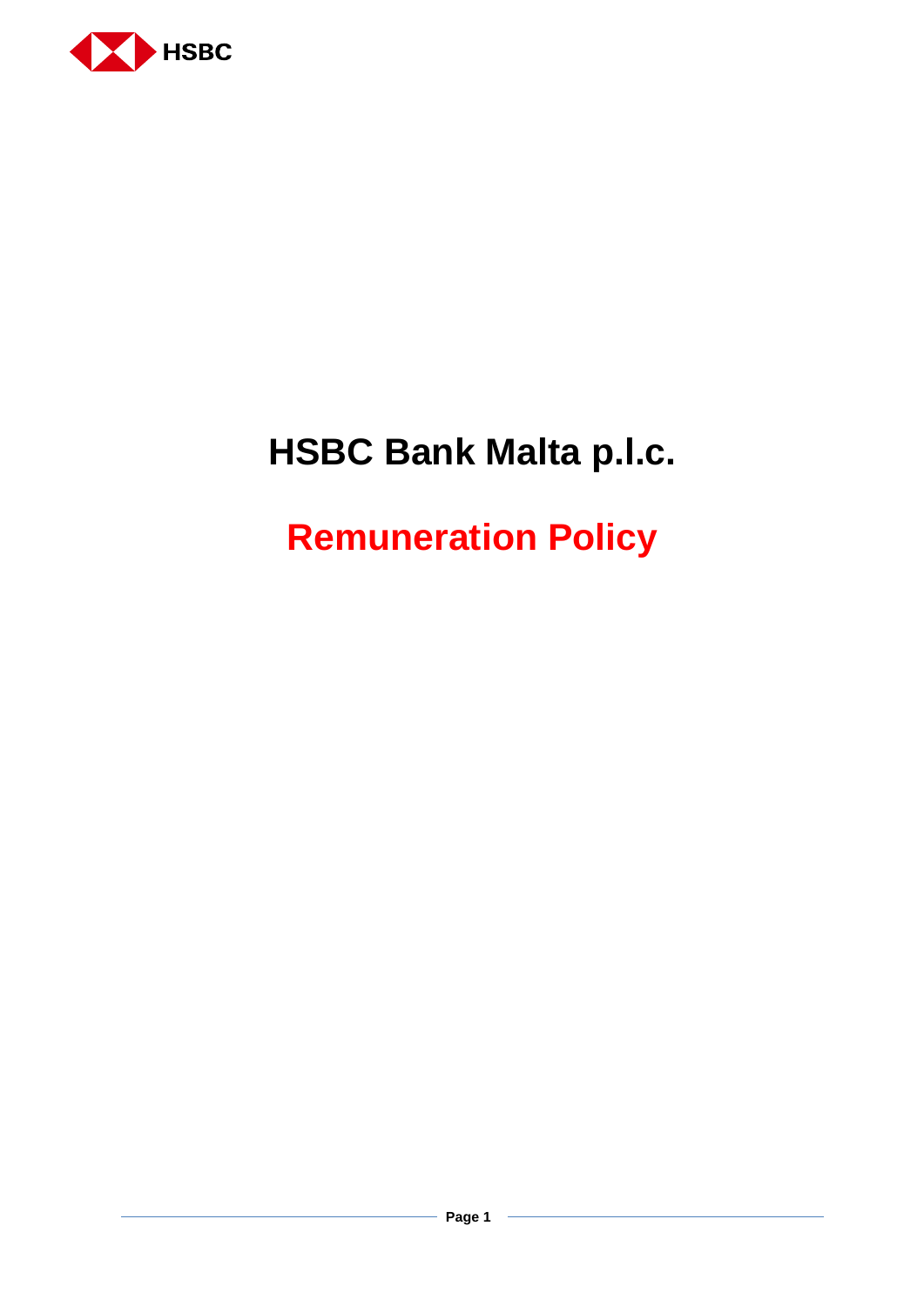

## **Contents**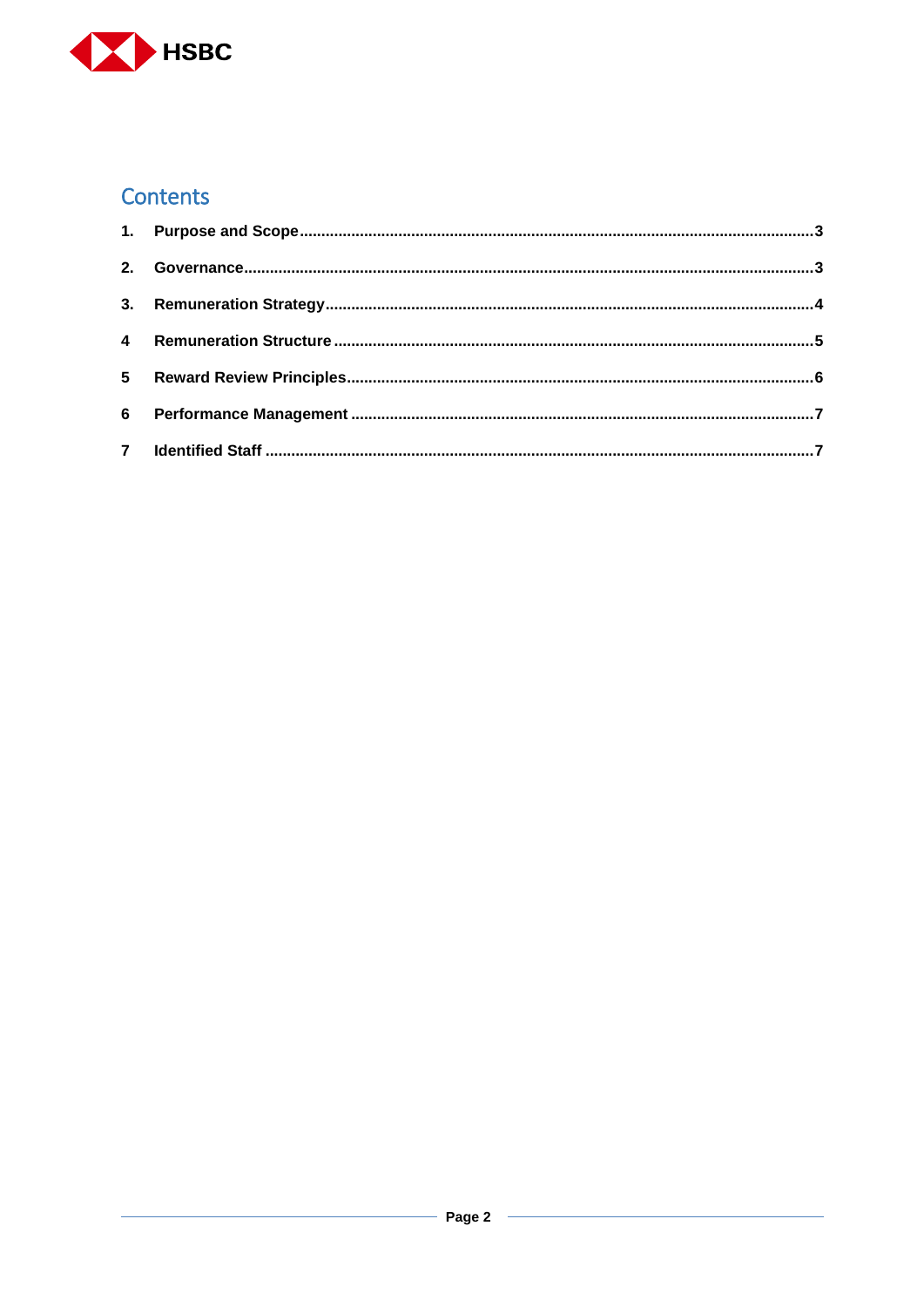

#### **1. Purpose and Scope**

- <span id="page-2-0"></span>1.1 The Remuneration Policy ('the Policy') is designed to reward competitively the achievement of long-term sustainable performance. It helps to attract, retain and motivate the very best people, regardless of gender, ethnicity, age, disability or any other factor unrelated to performance or experience in line with our Diversity and Inclusion Policy. This policy is designed to attract and motivate the very best people who are committed to maintaining a long-term career with HSBC Bank Malta plc ('the Bank') while at the same time acting in the best interest of our customers, shareholders and other stakeholders.
- 1.2 This Policy is applied to all employees of the Bank.

#### **2. Governance**

- <span id="page-2-1"></span>2.1. The Remuneration and Nomination Committee ('RemNom') oversees the Policy and its application to the Bank's global businesses, global functions, Digital Business Services ('DBS') and country management as well as to all employees. All members of the Committee are independent non-executive Directors of HSBC Bank Malta plc.
- 2.2. RemNom is responsible for recommending to the HSBC Bank Malta plc Board of Directors ('Board') the approvals of the total compensation spend within an annual operating plan.
- 2.3. The Board is responsible for approving the total variable pay pool.
- 2.4. The Board is responsible for approving the general terms and conditions of variable pay awards of certain employees that are captured as Identified Staff as per the Commission Delegated Regulation (EU) 2021/923 which is explained further in section 7 of this document.
- 2.5. The Chief Risk Officer would consult with the Compliance function for identified risks and regularly informs RemNom of risk related issues across the Bank to ensure that such matters are considered by RemNom in applying the Policy and making remuneration decisions for the recommendation to the Board. The Chief Risk Officer also updates the Board on the Bank's performance against the Risk Appetite Statement, which describes and measures the amount and types of risk that the Bank is prepared to take in executing its strategy. The Board uses these updates in applying the Policy and considering the risk related adjustments made to the variable pay pool, to ensure that return, risk and remuneration are aligned.
- 2.6. RemNom periodically reviews, but not less than once a calendar year, the adequacy and effectiveness of the Remuneration Policy and ensures that the Policy meets the commercial requirement to remain competitive, is affordable, allows flexibility in response to prevailing circumstances. The remuneration policy must be aligned to regulatory requirements and is consistent with effective risk management after consulting with the Risk and Compliance function.
- 2.7 The People Committee, in its limited perimeter, made up of the main Senior Executives of HSBC Bank Malta plc (the Chief Executive Officer, Head of Human Resources and Sustainability, Head of Commercial Banking, Head of Wealth and Personal Banking, the Chief Financial Officer, Head of Global Markets, the Chief Risk Officer, the Chief Compliance Officer, Chief Operating Officer, Head of Legal, Company Secretary, Head of Communications, Head of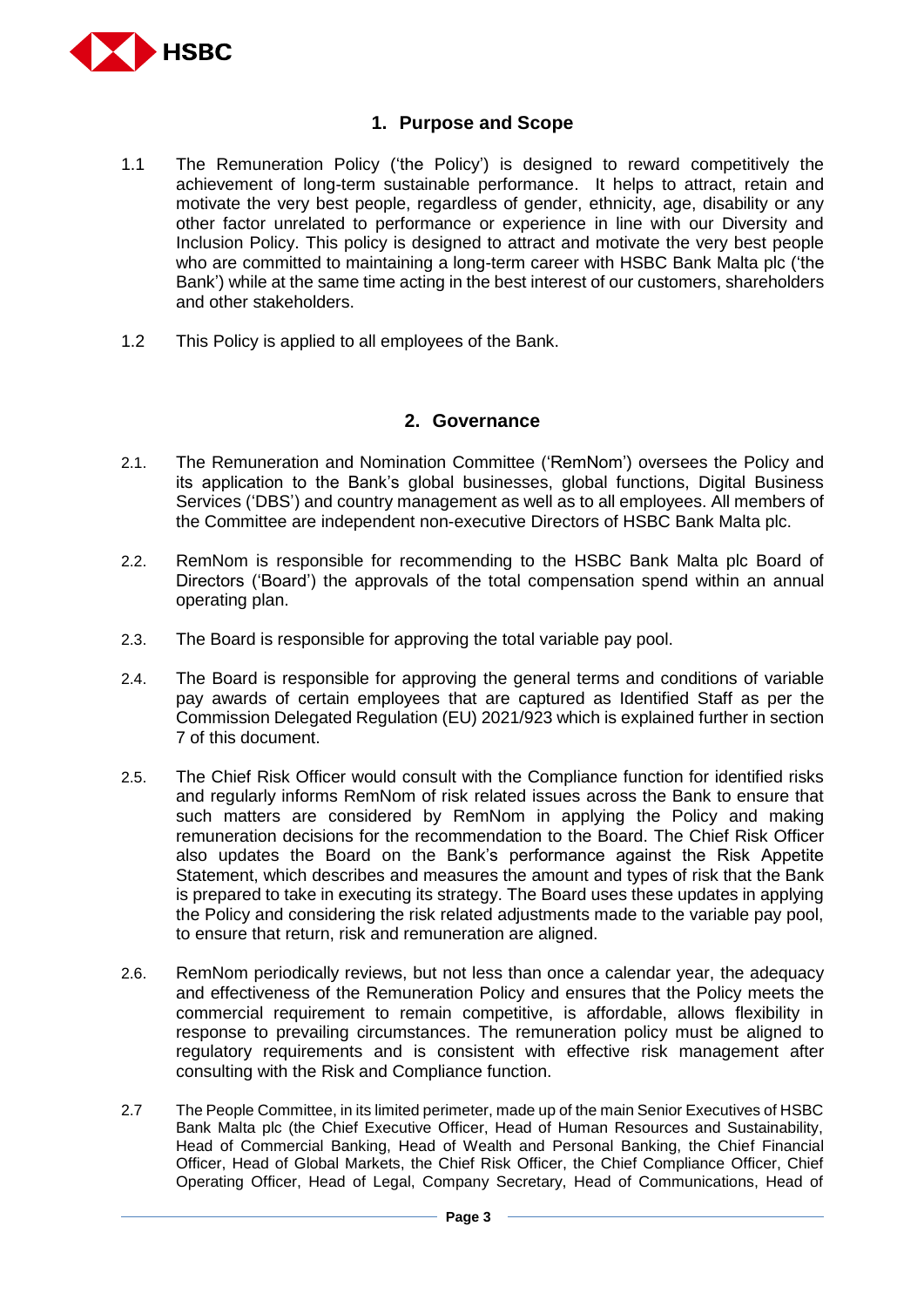

Internal Audit), reviews the main aspects of the remuneration policy proposed by the Human Resources function and endorses it. It ensures that this policy fits in with the general principles of the compensation policy set by the HSBC Group for all of its subsidiaries. Lastly, it gives an opinion on the policy's compliance with local professional standards and the recommendations of banking supervisory bodies in Malta such as Malta Financial Services Authority (MFSA) and the European Central Bank (ECB).

### **3. Remuneration Strategy**

- <span id="page-3-0"></span>3.1. Under the remuneration framework, remuneration decisions are made based on a combination of business results, performance against objectives set out in performance scorecards and general individual performance. In addition, they factor in adherence to the HSBC Purpose & Values, business principles, the Bank's risk-related policies and procedures, and Global Standards. Remuneration adjustments and changes take into account the bank's code of conduct policy and guidelines.
- 3.2. The Bank's Risk Appetite Statement (approved by the Board on the advice of the Risk Committee) is a key component of our risk management framework, and informs the Bank's financial reporting plan.
- 3.3. The People Committee align business objectives based on the financial reporting plan, and the risk objectives based on the qualitative and quantitative metrics in the Risk Appetite Statement. These performance scorecards are cascaded from the Bank's Executive Committee to business lines and certain functions. The performance scorecard of the Bank's executives will include sustainability objectives to ensure positive impact on business, people and the planet and to establish a robust culture across the Bank.
- 3.4. At the end of each performance year, business results and performance against scorecard objectives, including risk objectives, form the basis of remuneration decisions including the review and approval of the total variable pay pool by RemNom and the Board. This ensures risk management is embedded and forms an integral part of all our activities.
- 3.5 The performance and reward of individuals in control functions, including risk and compliance employees, are assessed according to a balanced scorecard of objectives specific to the functional role they undertake, which excludes any performance related metrics. This is to ensure their remuneration is determined independent of the performance of the business areas they oversee.
- 3.6 Key principles of the remuneration framework include:
	- Assessment of performance with reference to clear and relevant objectives set within a performance scorecard framework;
	- The use of behaviour and performance ratings for all employees who directly influence pay outcomes;
	- Positive adjustments to variable pay for individuals who have exhibited exemplary conduct and who went the extra mile to courageously do the right thing;
	- Our global recognition program, where our employees can recognise peers and reward positive behaviour in real-time;
	- A focus on total compensation (fixed plus variable pay) with variable pay (namely annual bonus) differentiated by performance and adherence to HSBC values;
	- The use of discretion to assess the extent to which performance has been achieved; and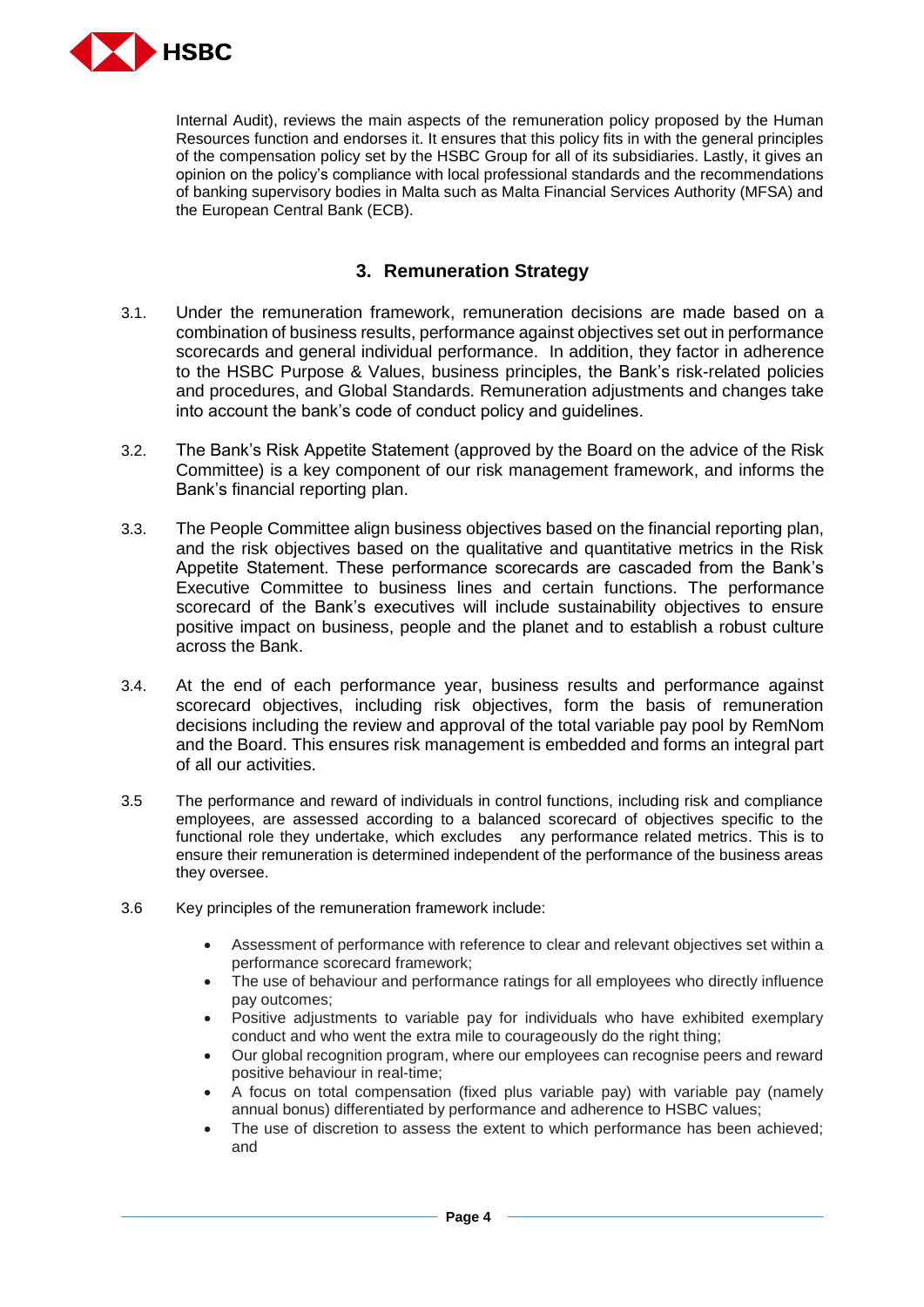

- Deferral of a significant proportion of variable pay (where appropriate) to tie recipients to the future performance of the Bank and align the relationship between risk and reward.
- Downward adjustment of variable pay awards in circumstances including:
	- o detrimental conduct, including conduct that brings HSBC into disrepute;
	- o involvement in events resulting in significant operational losses, or events that have caused or have the potential to cause significant harm to HSBC;
	- $\circ$  non-compliance with the HSBC Values and other mandatory requirements or policies.
- 3.7 Within this framework, risk alignment of the remuneration structure is achieved through the following measures:
	- Risk and Compliance is a critical part of the assessment process in determining the performance of all employees, especially senior executives and material risk takers.
	- Adherence to HSBC Purpose and Values is a pre-requisite for any employee to be considered for variable pay. HSBC values are key to the running of a sound, sustainable bank. Employees have a separate HSBC Values rating which directly influences their overall performance rating, and is therefore considered for their variable pay determinations.
	- For senior executives and certain Identified Staff, part of their variable pay is deferred (where appropriate) and thereby subject to malus, which allows unvested/unpaid deferred awards to be reduced or cancelled if warranted.
	- For senior executives and certain Identified Staff, their variable pay is subject to the achievement of sustainability metrics (i.e. Chief Executive Officer, Chief Operational Officer, Heads of Business Lines). These include key performance indicators linked to Environmental, Social and Governance (ESG) imperatives.
	- Employees must not use personal hedging strategies or remuneration or liability related contracts of insurance in connection with any unvested deferred remuneration awards or any vested awards subject to a retention period. In-Scope employees must comply with anti-hedging requirements on remuneration in line with group policy.
	- Instances of non-compliance with risk procedures and expected behavior are escalated for consideration in variable pay decisions, including variable pay adjustments for that performance year and malus of unpaid awards granted in prior years. For Identified Staff, RemNom and the Board has oversight of such decisions and can make recommendations to the HSBC Group Remuneration Committee to reduce or cancel all or part of any unpaid deferred award.

#### **4 Remuneration Structure**

<span id="page-4-0"></span>The Bank's reward package consists of three key elements:

- 4.1 **Fixed Pay**. The purpose of the fixed pay is to attract and retain employees by paying market competitive pay for the role, skills and experience required for the business. This includes salary and allowances in accordance with local market practices. These payments are fixed and do not vary with performance.
- 4.2 Salary is determined, calculated and paid in line with internal Bank policies and procedures based on the level of complexity and accountability of the role as described in the corresponding role profile, with the focus on total compensation competitiveness within internal peer group and external market.
- 4.3 Allowances may include, but are not limited to, the statutory allowances which are determined, calculated and paid in line with internal Bank policies and procedures.
- 4.4 **Variable Pay.** Annual awards are made to drive performance based culture. These are based on annual financial and non-financial measures consistent with the medium to long-term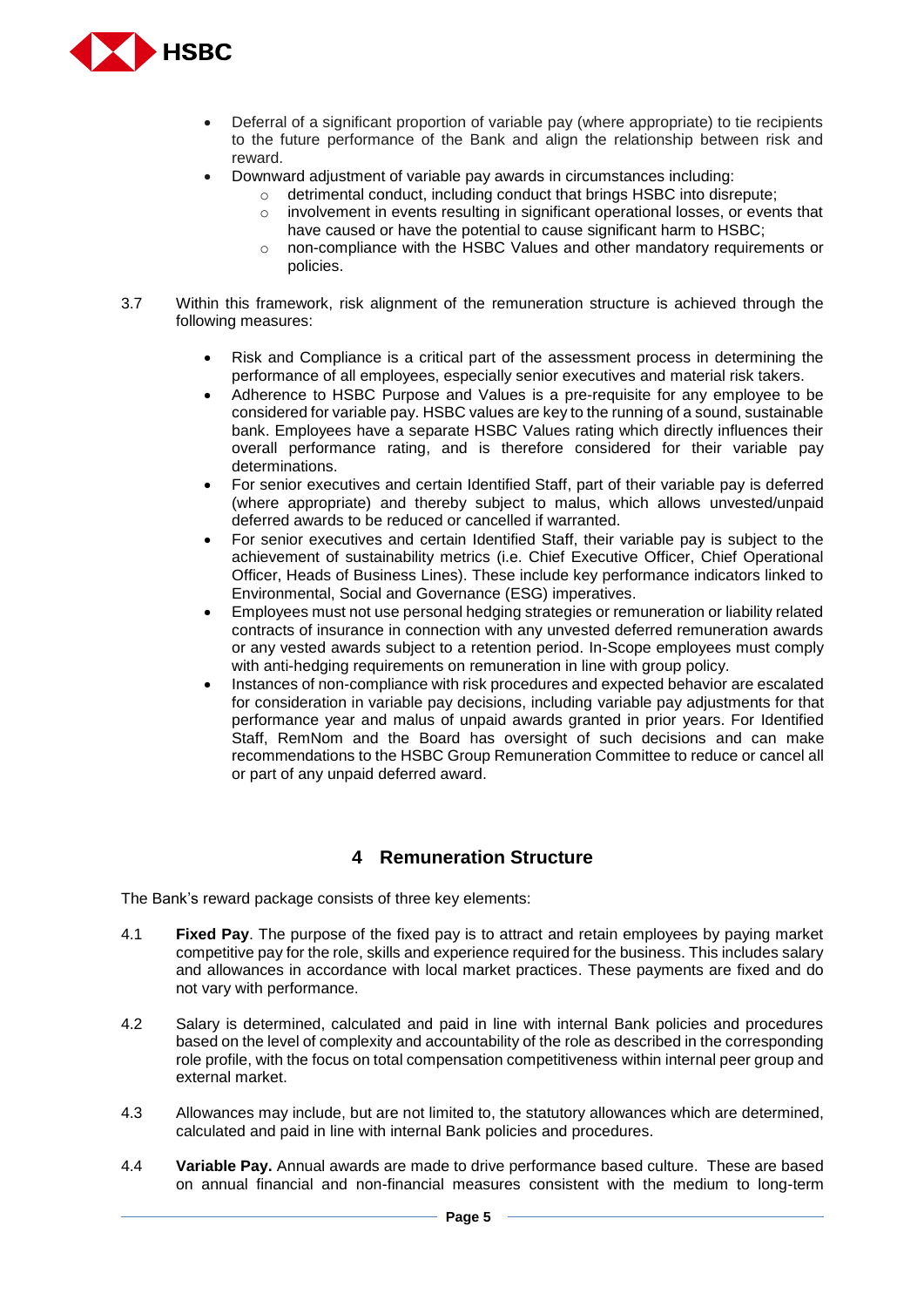

strategy of the Bank, shareholder interests and adherence to HSBC values. For those employees captured as Identified Staff (outlined in section 7) a substantial portion, and in any event at least 40 %, of the variable remuneration component is deferred over a period which is not less than four to five years and is correctly aligned with the nature of the business, its risks and the activities of the staff member concerned. For members of the management body and senior management of institutions that are significant in terms of their size, internal organisation and the nature, scope and complexity of their activities, the deferral period should not be less than five years.

4.5 The bank has taken action regards of the **Sustainable Finance Disclosure Regulation** (SFDR) - Regulation (EU) 2019/2088 with respect to variable pay funding as follows:

The variable pay pool is expected to move in line with both business performance and risk appetite. Variable pay pots are defined for functions and business lines according to the achievements of targets set at beginning of the year. The achievement of such performance takes into account individual performance and behaviour, which has an impact on the variable pay awarded, therefore, limiting the risk of inappropriate behaviour to drive financial performance. The main quantitative and qualitative performance and risk metrics used for assessment of performance include:

- entity and business unit financial performance, including capital and regulatory requirements;
- current and future risks, taking into consideration performance against the risk appetite statement ('RAS'), annual operating plan and conduct outcomes;
- fines, penalties and provisions for customer redress, which are automatically included in the Group Remuneration Committee's definition of profit; and

assessment of individual performance with reference to a balanced scorecard of clear and relevant objectives. Objectives included in the performance scorecards of senior management take into account appropriate measures linked to sustainability risks, such as: reduction in carbon footprint; facilitating financing to help clients with their transition to net zero; employee diversity targets; and risk and compliance measures. A mandatory global risk objective is included in the scorecard of all other employees. All employees receive a behaviour rating as well as a performance rating, which ensures performance is assessed not only on what is achieved but also on how it is achieved.

- 4.6 HSBC also operates an Employee Recognition and Conduct Framework to ensure that personal conduct cases and overdue mandatory training are captured in the performance management process and feed through to the determination of discretionary variable compensation.
- 4.7 The annual variable pay award is discretionary, and is determined and paid in line with internal Bank policies and procedures. The variable pay should not exceed 100% of fixed pay.
- 4.8 **Benefits**. The Bank may provide benefits in accordance with local market practice. This may include but is not limited to the provision of medical insurance, life insurance and relocation allowances, all of which are determined, calculated and paid in line with internal Bank policies and procedures.

#### **5 Reward Review Principles**

- <span id="page-5-0"></span>5.1 Determination of any salary increase is at the full discretion of the employee's manager structure, subject to the overall review of RemNom and final approval by the Board. For senior management Remnom reviews the line–by-line of fixed pay and variable on an annual basis.
- 5.2 Determination of the variable pay amount is at the full discretion of the employee's manager structure, subject to the overall review of RemNom and final approval by the Board, and with due consideration of the Bank, department and individual performance, and with the focus on total compensation comparative to internal peers and the external market.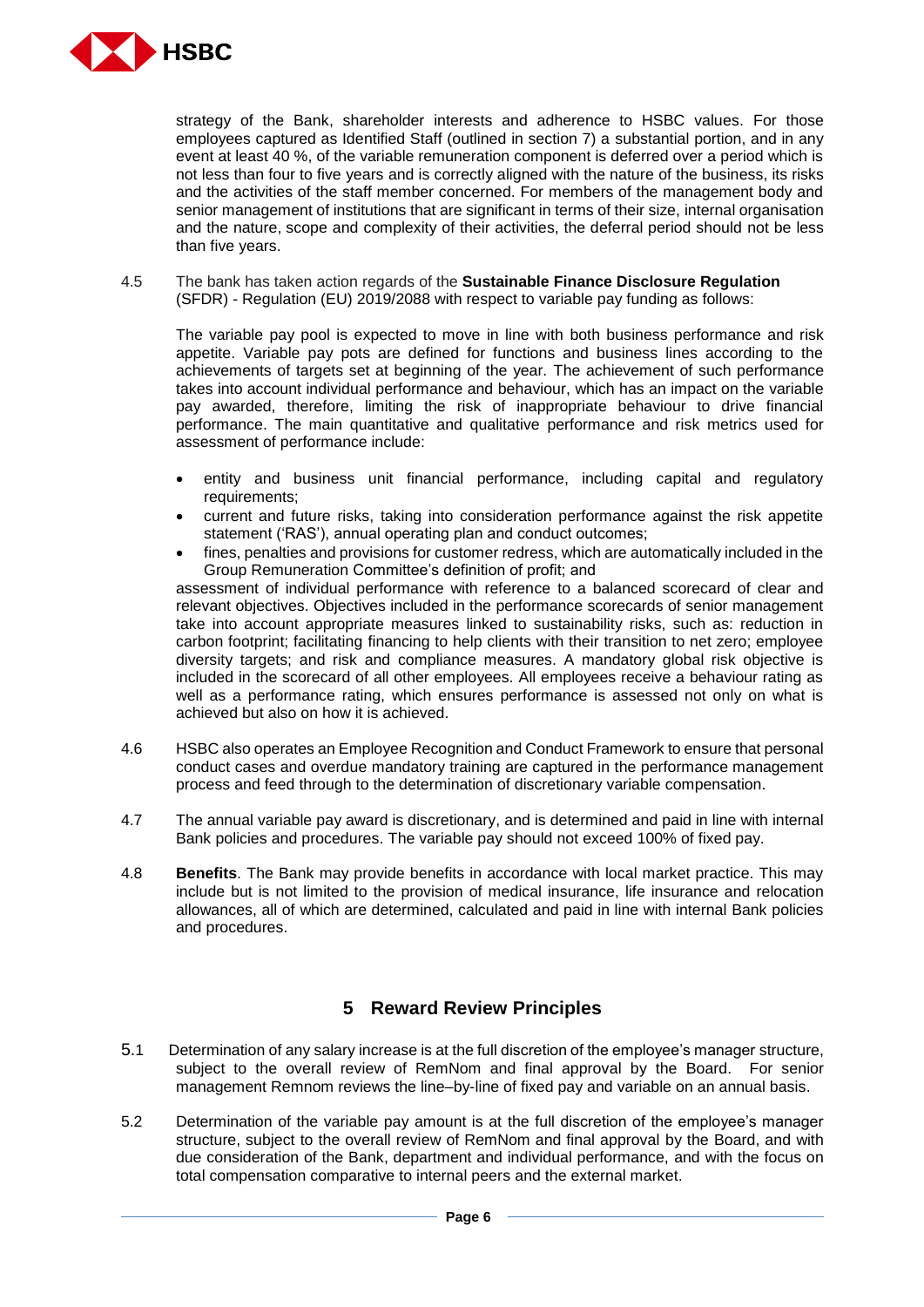

#### **6 Performance Management**

- <span id="page-6-0"></span>6.1 Employee's individual performance results are assessed through the Performance Management process.
- 6.2 At the beginning of the performance year, both financial and non-financial goals are set for each employee and formalized through the performance scorecard framework.
- 6.3 The Performance Management process focuses around Continuous Performance Management ('CPM'), which involves frequent, holistic and meaningful conversations throughout the year between a manager and employee. These conversations should be open, two-way check-ins. They provide an opportunity to discuss progress, provide feedback and recognition, identify any support that may be needed and address any issues that could be affecting the employee's sense of well-being.
- 6.4 The achievement of the set goals is the basis for the performance assessment by the employee's manager at the end of the performance year. The assessment is discretionary rather than formulaic.
- 6.5 As a result of this assessment the employee is assigned a performance rating based on a 4 rating scale.
- 6.6 Employees are also assigned a behaviour rating. This takes into account behavioural aspects of how the performance goals were reached and uses the HSBC Purpose and Values guide as a reference.

### **7 Identified Staff**

- <span id="page-6-1"></span>7.1 Identified Staff are identified in accordance with regulatory requirements which outline qualitative criteria (based upon role) for those who take / authorize decisions that can impact the Bank's performance and quantitative criteria laid out in Commission Delegated Regulation (EU) 2021/923 and according to the Capital Requirement Directive (CRDV (2019/878/EU) amending CRDIV (2013/36/EU), and the European Banking Authority (EBA) Guidelines EBA/GL/2021/04 and the MFSA Banking Rule 21 on remuneration. The list of the Identified Staff is subject to bi-annual reviews.
- 7.2 The remuneration of the Identified Staff is subject to review / approval as set below.
- 7.3 Determination of fixed pay for employees in grade level 4 to 8 is at the full discretion of the Identified Staff member's manager based on the group and local compensation guidelines in line with union agreements where appropriate. Review of fixed and variable pay for senior executives is subject to the approval by RemNom and the Board with a focus on total compensation competitiveness within internal peer group and external market where appropriate.
- 7.4 Determination of the variable pay amount is at the full discretion of the Identified Staff member's manager subject to approval by RemNom and the Board and with due consideration of the Bank's and individual performance results, with the focus on total compensation comparative to internal peer group and the external market where appropriate. The pay of the Chief Executive Officer is also approved by the Group and Europe Remuneration Committee.
- 7.5 The variable pay awards for Identified Staff members are structured as follows:
	- i) Variable pay will be restricted to a maximum of 100% of fixed pay;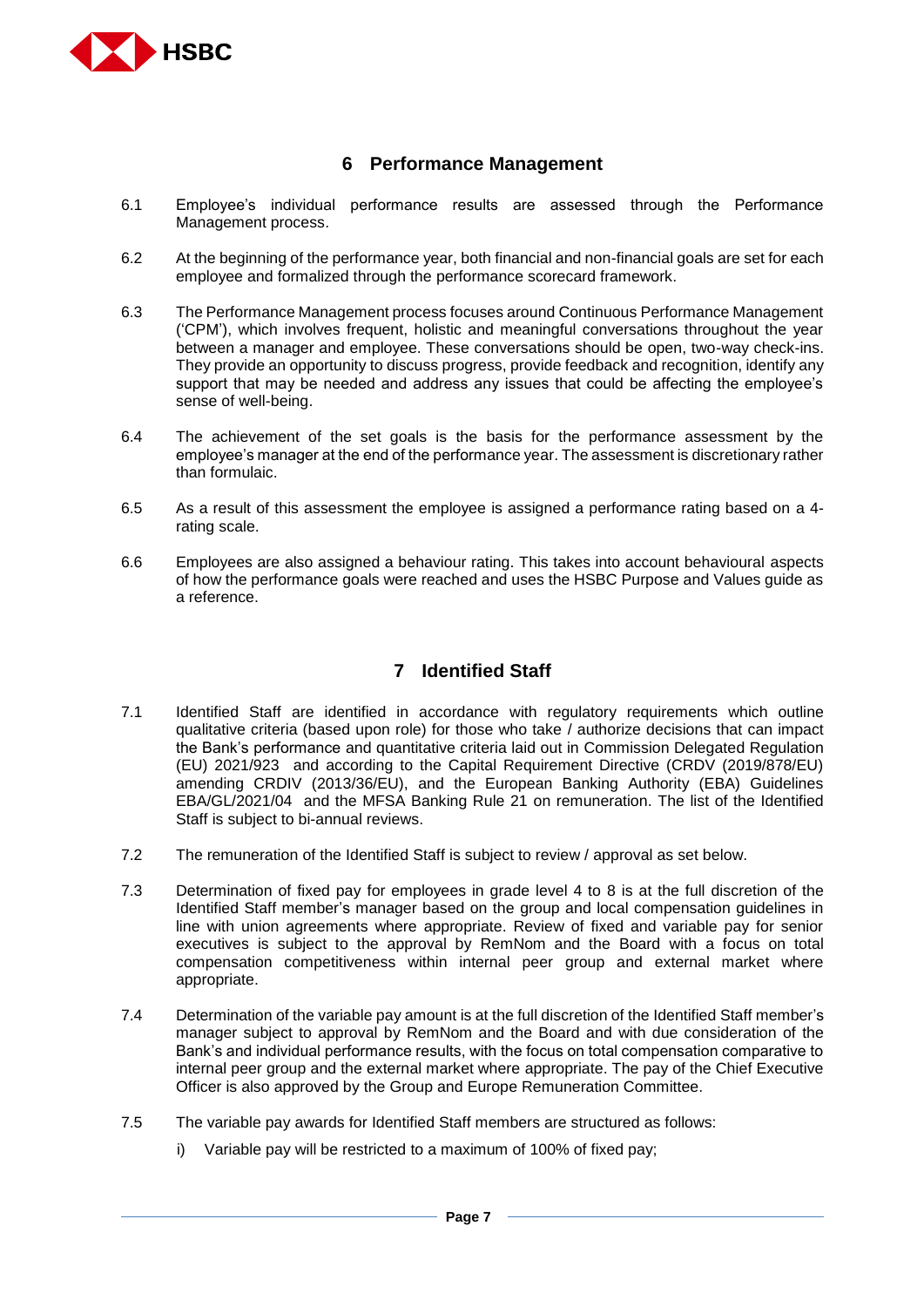

- ii) The higher of any regulatory deferral requirement and the HSBC Group deferral requirement is applied for all variable pay awards; and
- iii) Under the current deferral policy, variable pay would generally be structured as follows:

| <b>Value of Total Variable Pay</b>                                                                                          | Deferral % of variable pay (subject to<br>variance) |
|-----------------------------------------------------------------------------------------------------------------------------|-----------------------------------------------------|
| Up to $\epsilon$ 50,000, and not more than 33% of the<br><b>Total Compensation</b>                                          | $0\%$                                               |
| Above €50,000 up to €500,000 or amounts<br>below €50,000 where variable pay is<br>greater than 33% of Total<br>Compensation | 40%                                                 |
| Above €500,000                                                                                                              | 60%                                                 |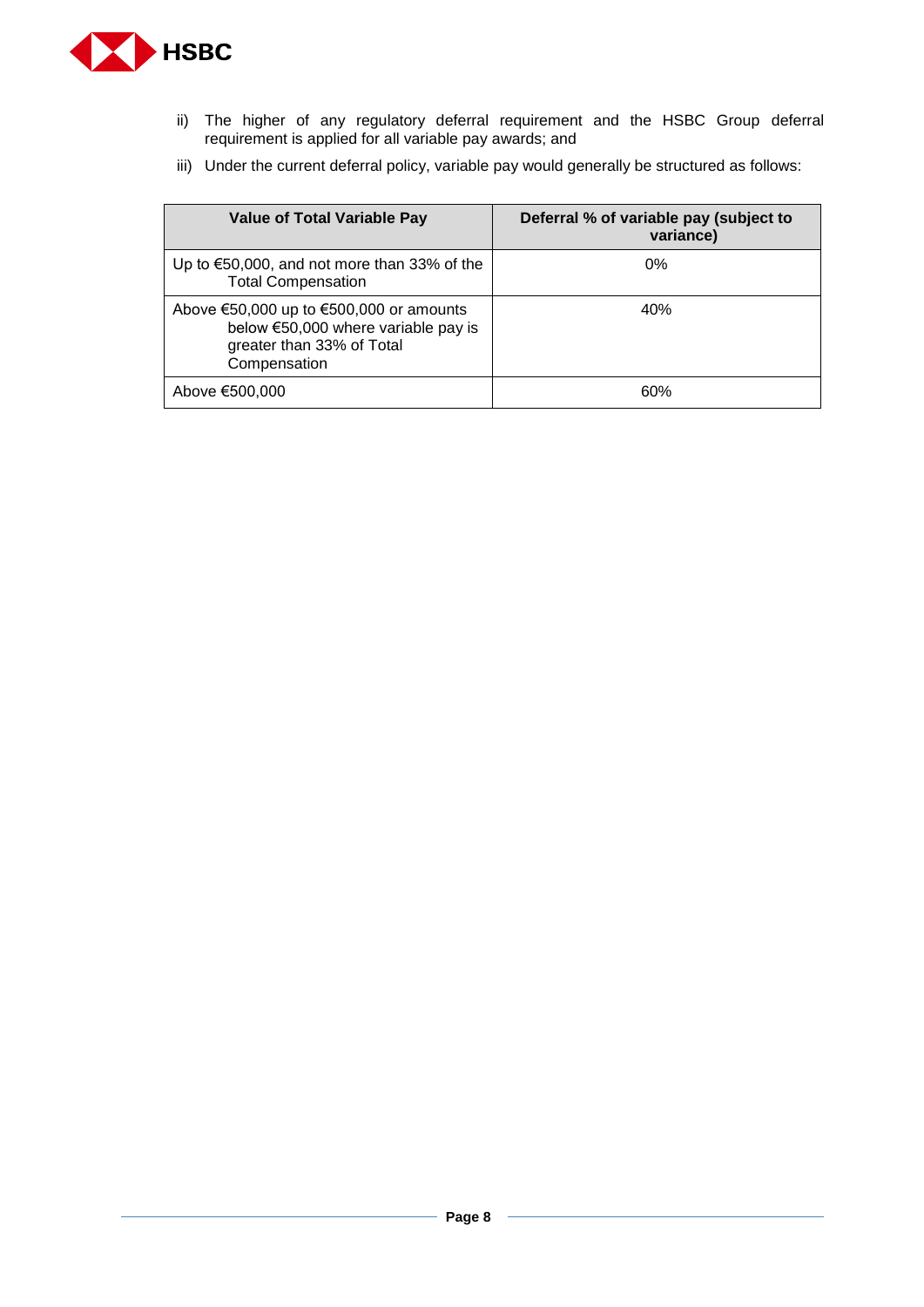

#### **Delivery and Retention**

Where a deferral rate of 60% or 40% applies, variable pay would be delivered generally as follows:

|     | Delivery of non-deferred variable pay                                                                                                     | Delivery of deferred variable pay |                   |                                                                                                                                                                                   |                                                                                                          |
|-----|-------------------------------------------------------------------------------------------------------------------------------------------|-----------------------------------|-------------------|-----------------------------------------------------------------------------------------------------------------------------------------------------------------------------------|----------------------------------------------------------------------------------------------------------|
| 50% | Cash paid in March payroll<br>performance<br>following<br>the<br>year end                                                                 | 50%                               | $\bullet$         | Deferred Cash                                                                                                                                                                     |                                                                                                          |
|     |                                                                                                                                           |                                   | $\bullet$         | Vesting in 4 annual tranches $(3)$ (In the<br>case of ExCo Members deferral period<br>would be 5 years):                                                                          |                                                                                                          |
|     |                                                                                                                                           |                                   |                   | 25% paid in March payroll one year<br>after the end of the performance year                                                                                                       |                                                                                                          |
|     |                                                                                                                                           |                                   |                   | 25% paid in March payroll two years<br>after the end of the performance year                                                                                                      |                                                                                                          |
|     |                                                                                                                                           |                                   |                   | 25% paid in March payroll three years<br>after the end of the performance year                                                                                                    |                                                                                                          |
|     |                                                                                                                                           |                                   |                   | 25% paid in March payroll four years<br>after the end of the performance year                                                                                                     |                                                                                                          |
| 50% | HSBC ordinary shares *<br>$\bullet$                                                                                                       | 50%                               | $\bullet$         | Deferred HSBC ordinary shares *                                                                                                                                                   |                                                                                                          |
|     | Immediately vested<br>٠<br>Subject to a 1-year retention (2)<br>$\bullet$                                                                 |                                   |                   | $\bullet$                                                                                                                                                                         | Vesting in 4 annual tranches $(3)$ (In the<br>case of ExCo Members deferral period<br>would be 5 years): |
|     | period<br>Shares (net of tax and social<br>$\bullet$                                                                                      |                                   |                   | 25% paid in March payroll one year<br>after the end of the performance year                                                                                                       |                                                                                                          |
|     | security) will be transferred to<br>a Nominee Account and will<br>not be available for sale during<br>the retention period <sup>(2)</sup> |                                   | $\qquad \qquad -$ | 25% paid in March payroll two years<br>after the end of the performance year                                                                                                      |                                                                                                          |
|     |                                                                                                                                           |                                   |                   | 25% paid in March payroll three years<br>after the end of the performance year                                                                                                    |                                                                                                          |
|     |                                                                                                                                           |                                   |                   | 25% paid in March payroll four years<br>after the end of the performance year                                                                                                     |                                                                                                          |
|     |                                                                                                                                           |                                   | $\bullet$         | Subject to a 1-year retention (2) period                                                                                                                                          |                                                                                                          |
|     |                                                                                                                                           |                                   |                   | Vested shares (net of tax and social<br>security) will be transferred to a<br>Nominee Account and will not be<br>available for sale during the retention<br>period <sup>(2)</sup> |                                                                                                          |
|     |                                                                                                                                           |                                   |                   |                                                                                                                                                                                   |                                                                                                          |

(2) Any shares awarded will be subject to retention, after applicable deductions for income tax and social security charges, these will be automatically transferred to a Nominee Account. This is governed under the terms of the Share Plan Account Service in force from time to time and